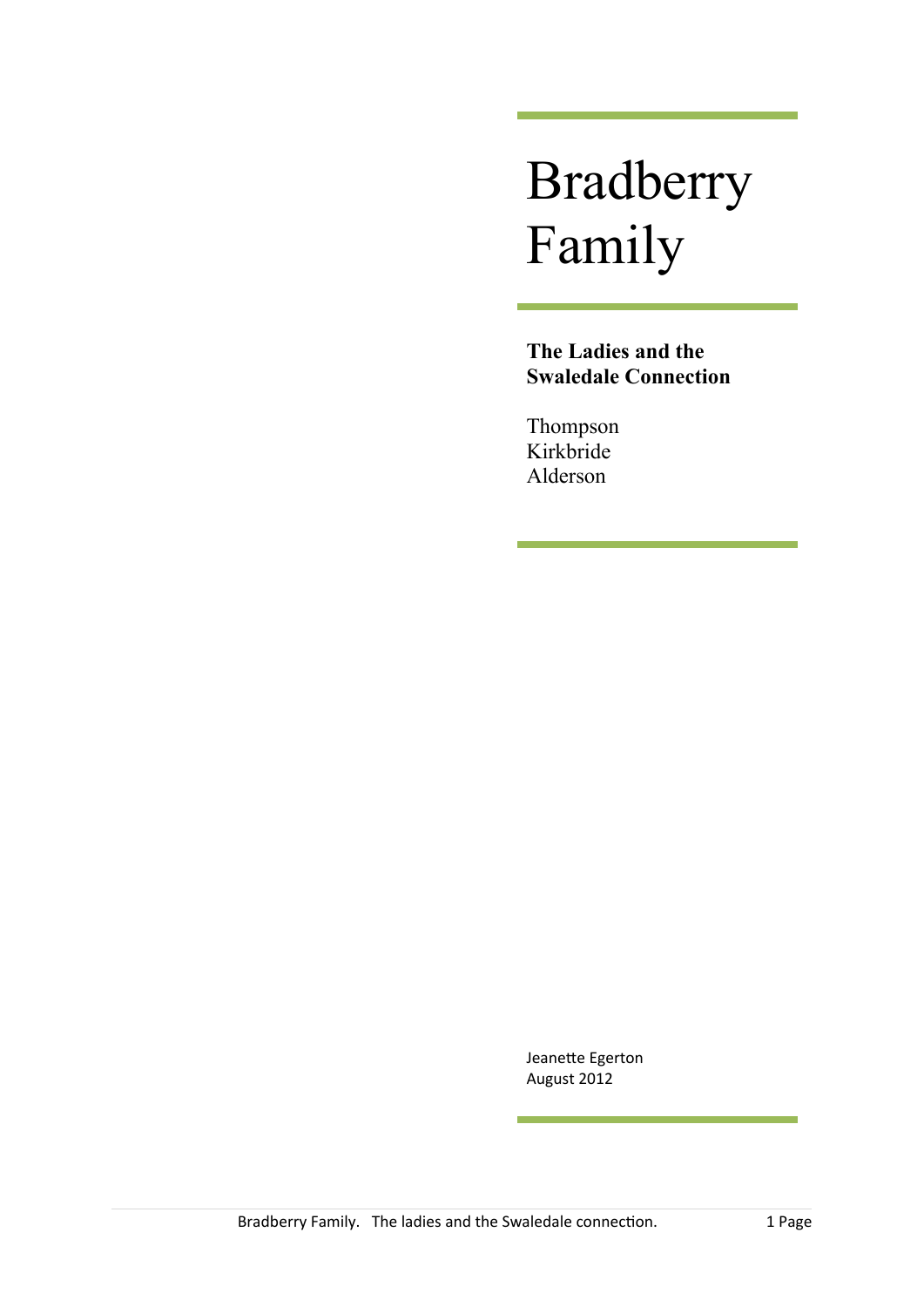Following my story about the Bradberry Family history being published on the Ravenstonedale website in 2011 I was contacted by the following people.

- Frank Chalmers continued to send me snippets of information and introduced Charles Broadberry as an intriguing new player.
- Val Fermer, of Ravenstonedale, sent me information concerning the Milner family being connected to my Uncle John Atkinson Nelson who married Sarah Bradberry and advised me of the email contact of a cousin, Julie Varty.
- Julie Varty sent family information and photos from her previous Bradberry research. It was a delight to receive a photograph of my own father taken when he was 12 years old captured at a family wedding. This photo also showed the extended family, his aunts and uncles, as well as his own mother my Grandmother Maggie Bradberry(Jackson).
- David Williams, who spent many happy childhood holidays with Uncle Jack at Stennerskeugh, sent me a copy of his memories with photos and the information regarding Ann Bradberry's marriage into the Hewetson family

This extension of my Bradberry Family document of July 2011is a record of further research undertaken and should start with a recap of relationships. This is for my benefit as a "where to from here" reminder for future work, but also to make it easier for anyone in my family reading my story and wanting to continue the project.

The generations that lead back from my father through his maternal line are:

| Charles James Jackson        | 1920 - 2005 |
|------------------------------|-------------|
| Margaret Bradberry (Jackson) | 1888 - 1959 |
| James Bradberry              | 1843 - 1909 |
| Thomas Bradberry             | 1797 - 1856 |

Before I set off looking further back for the Bradberry ancestors I was curious to discover something of the ladies who became Bradberry's by marriage.

- Margaret Thompson c.1863 married James Bradberry
- Ann Kirkbride c.1803 married Thomas Bradberry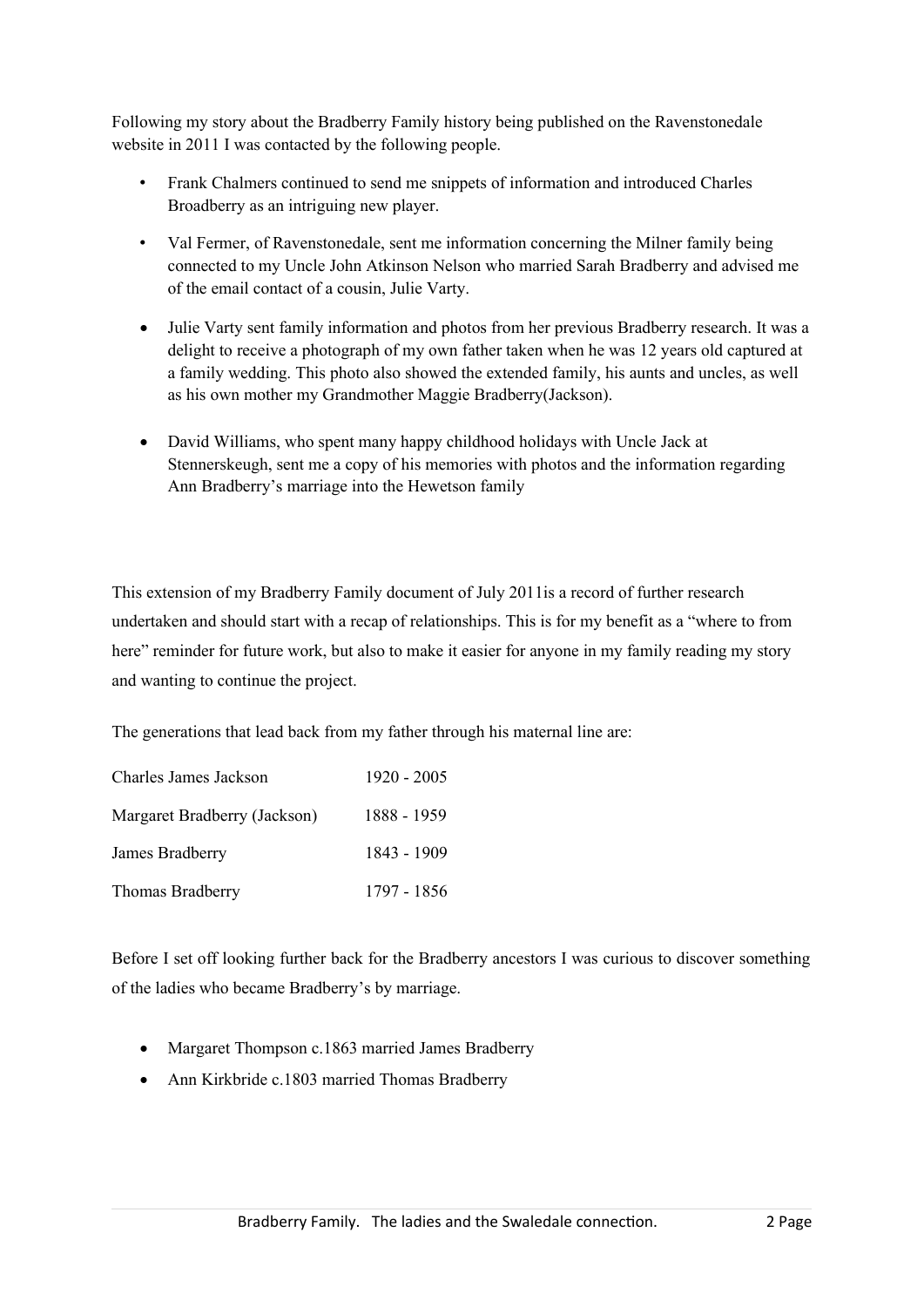# **THOMPSON**

# **Regarding the family of Margaret Thompson c.1863 who married James Bradberry**

As I write this I have only looked briefly into Maggie's mother's family - the Thompsons of Lytheside.

Margaret Thompson the mother of the thirteen Bradberry children appears in the 1881 census, age seventeen years, at her family home. As stated in my first story I believe her father to have been Robert who had died prior to this date and her mother to be Isabella, recorded as being the head of the household at the time. This ggrandmother of mine did not die until 1916 at the amazing age of 96 years.

 It would appear from further scrutiny of the LDS data that Margaret Thompson herself was also from of a family of thirteen children.

Robert Thompson married Isabella Nicholson from Crosby Ravensworth in the West Ward. I believe they were married 24<sup>th</sup> December 1842 (IGI West Ward Dec Qt. Vol 25. Page 539.

| пролганнгу піспюсть. |      |                                |
|----------------------|------|--------------------------------|
| Elizabeth            | 1843 |                                |
| Ann                  | 1845 |                                |
| Mary                 | 1847 |                                |
| Thomas               | 1849 |                                |
| Robert               | 1850 |                                |
| Isabella             | 1852 |                                |
| Jane                 | 1854 |                                |
| Joseph               | 1855 |                                |
| Sarah                | 1857 |                                |
| Richard              | 1859 |                                |
| John                 | 1860 |                                |
| Margaret             | 1863 | <b>Married James Bradberry</b> |
| George               | 1866 |                                |

Thompson family members: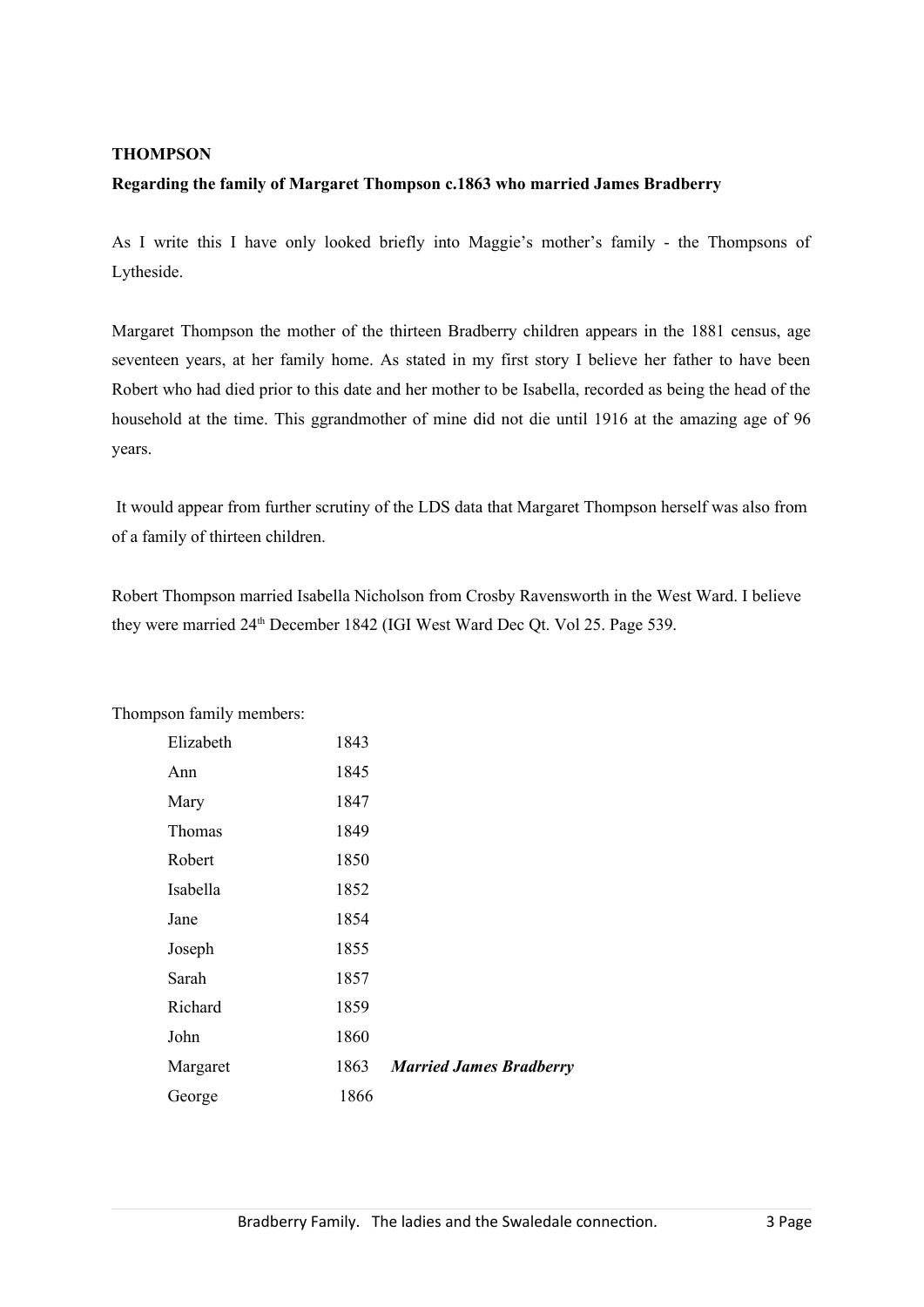In the recording made by Jack Bradberry, mentioned in my July 2011 document, he mentions this Lytheside connection and members of the Thompson family a number of times and one comment is that there was someone who was 18 stone and needed a chair made especially for him. I think it was his grandfather Robert. Unfortunately because of the stopping and starting of the tape it is not quite clear.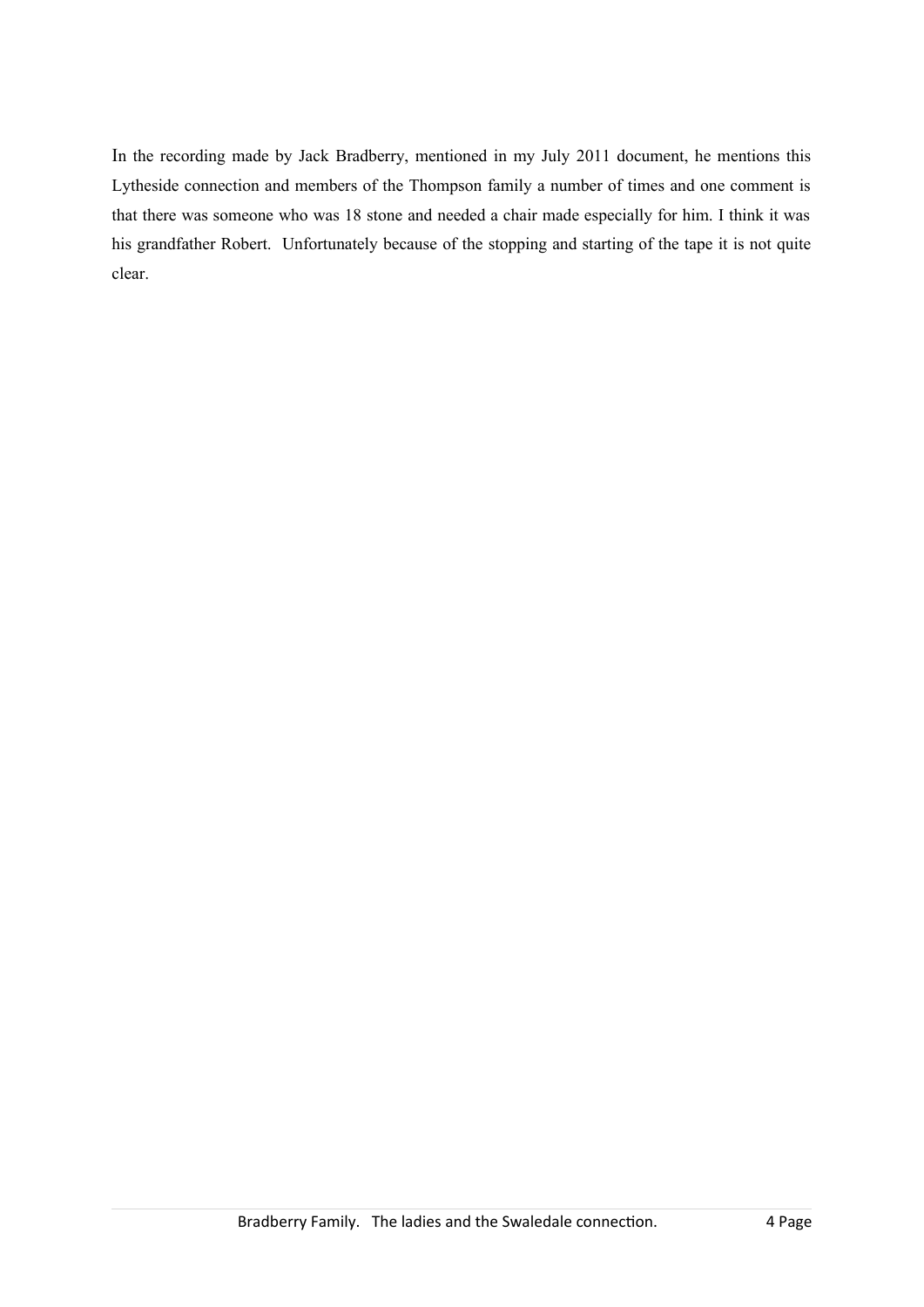# **KIRKBRIDE**

# **Regarding the family of Ann Kirkbride c.1803 who married Thomas Bradberry**

Ann is Maggie's Grandmother, the wife of Thomas Bradberry of Street. I did have the index reference for and subsequently requested the birth record for James, Maggie's father. It shows that his mother was Ann Kirkbride. James was born (one of twins) on 18<sup>th</sup> August 1843 and was registered on  $30<sup>th</sup>$  August 1843. Unfortunately the record does not show where Thomas his father was born. So I could not confirm from it the census data that records his birthplace as Swaledale.

Kirkbride is a familiar name in my research and I had considered it earlier because of a marriage record I had found, but dismissed at the time because it was after the birth of what I thought was Ann and Thomas's first son, John Bradberry c.1824.

The gap between her first and then subsequent children could have been explained by the high mortality rate in those days. But now on the surface of things it looks like there was a John Kirkbride at High Stennerskeugh married to Margaret Earnest and I think that they had a daughter Ann who was not married to Thomas Bradberry when she gave birth to a son John 12 October 1823

John Bradberry is listed as the son of Thomas and Ann Bradberry on their headstone but so far it looks like they did not marry until 17 March 1829 five years after he was born. So at the moment I cannot clarify either the marriage entry or his birth or his parentage for that matter.

The marriage entry I have located has been transcribed as Broadberry but I do not know Ann's status at the time and she could have well been a widow Kirbride with a child and not born a Kirkbride at all or a single woman with a child. Not to be outdone I continued on the notion that she was single and present this *possibility*:

The LDS site shows a number of children born to a John Kirkbride and Margaret Earnest who were married on 17 March 1788 at Kirby Stephen.

- 1. Thomas 13 Dec 1788
- 2. John 21 Nov 1789
- 3. Margaret 21 December 1800
- 4. Ann 29 Jan 1803. *Possibly married Thomas Bradberry*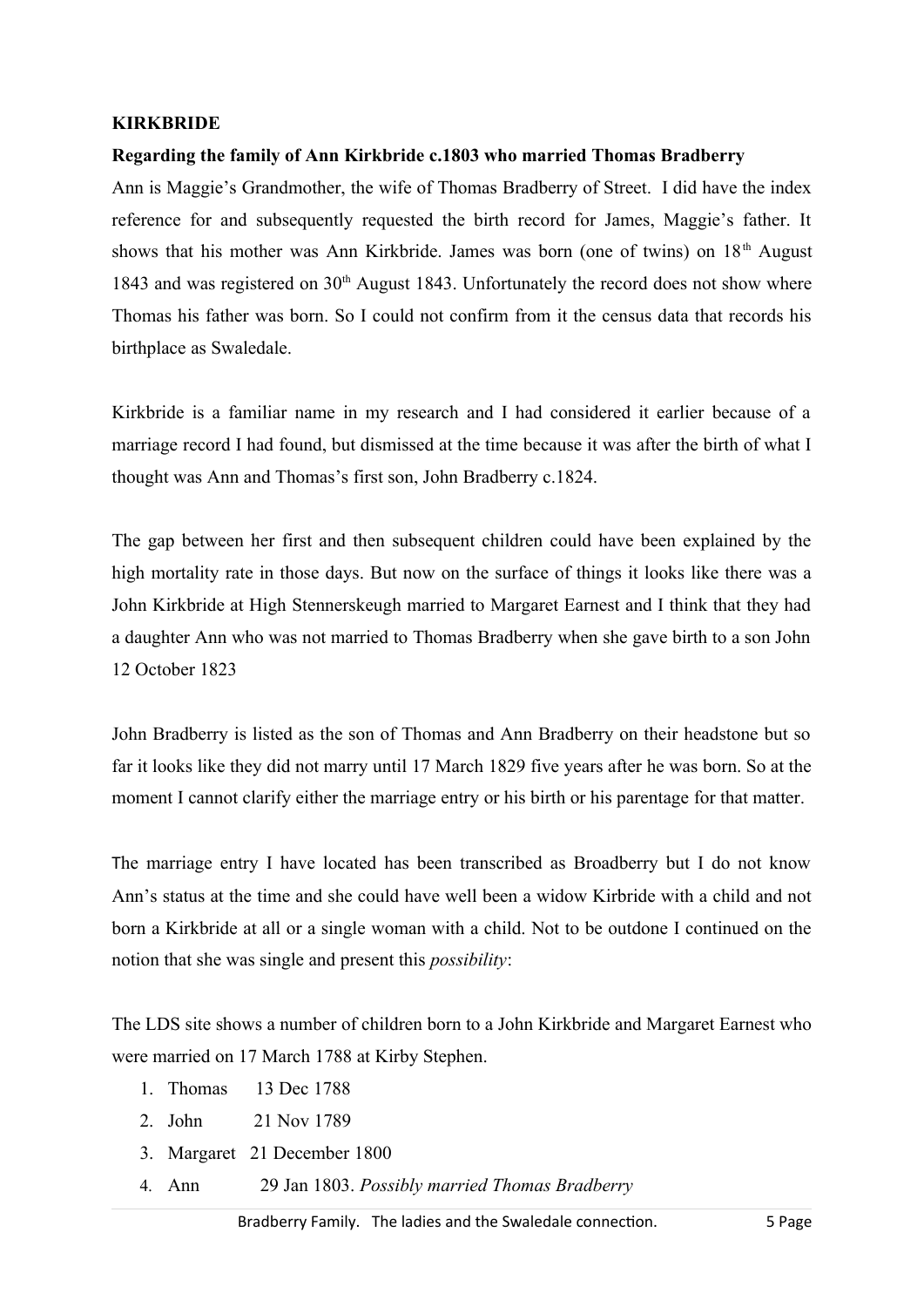The Kirkbride name appears at Fellend, and at Greenside, in the *History and Traditions of Ravenstonedale* mentioned earlier, and there are two people with that name buried in the St Oswald's cemetery at Ravenstonedale - but much later in time.

John Kirkbride (possibly father or brother to Ann) is listed in 1829 as a farmer, head of the household, at High Stennerskeugh in the Parson and White Directory & Gazetteer of Westmorland

The census data puts the older children of Thomas and Ann Bradberry at High Stennerskeugh in 1841, 1851, while the parents and younger children remained at Street. In documents dated 1856, supplied to me by Frank Chalmers of the Ravenstonedale Independent Historic Archive, it is clear that they remained on both properties for some time, possibly I venture to suggest until the deaths of Thomas (1856) and John (1857) changed life for them all. Ann then appears to take over High Stennerskeugh as she is listed as head of the household there in 1861. (More of Ann later in the Alderson information)

# **STREET**

| Occupier 1856 |      | Thomas Bradberry |
|---------------|------|------------------|
| Owner         | 1856 | Thomas Fawcett   |

# **HIGH STENNERSKEUGH**

- Occupier 1856 Thomas Bradberry
- Owner 1856 Rev Arthur Gibson ?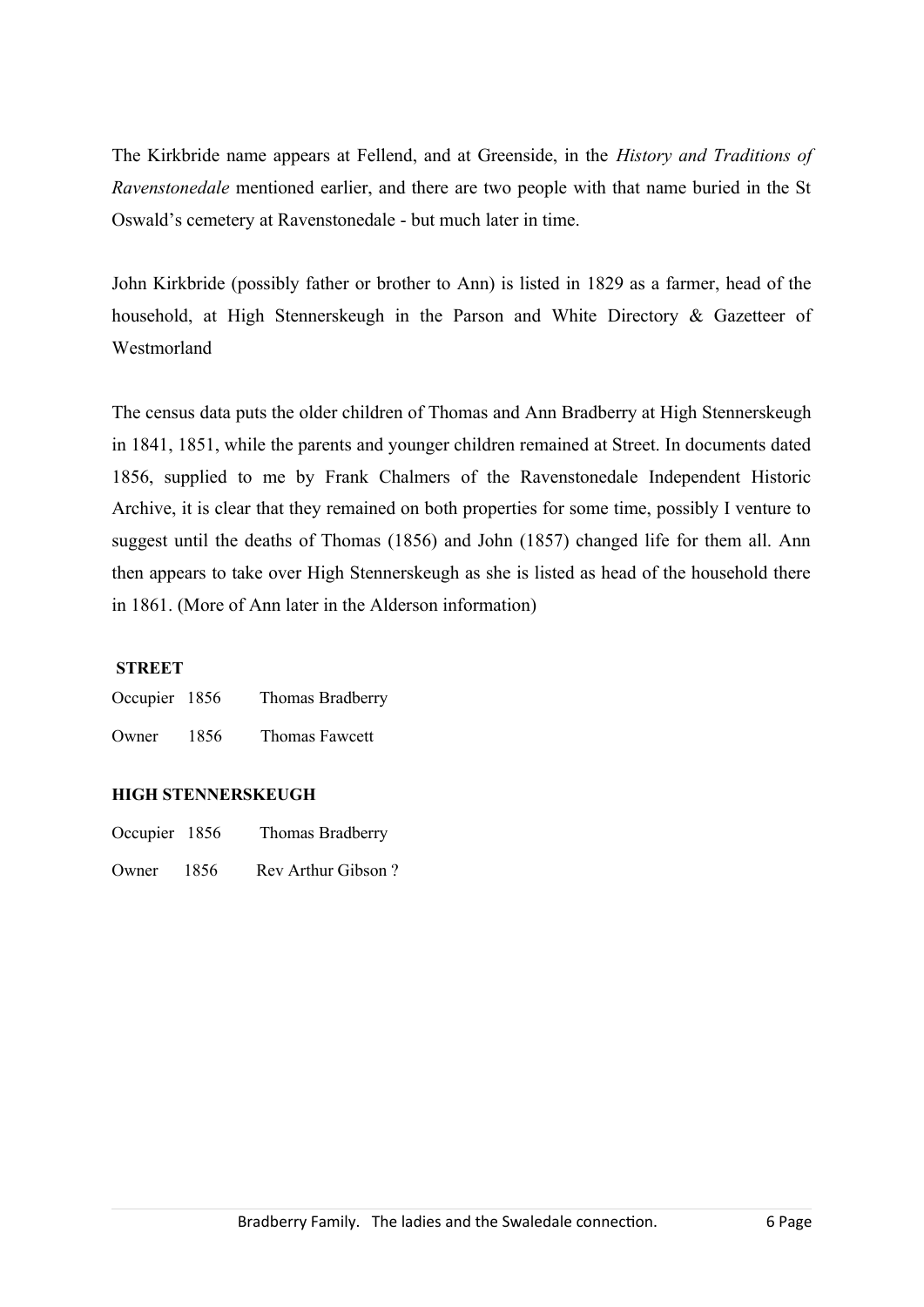As the plot moves on I realise that only the most ardent of readers will be following the various generations so now it is time to clear up just where we are. According to previous research we have the following information relevant to the period before 1841

- 1. In 1828-29 there was a John Kirkbride living at Stennerskeugh. Possibly a relative of his named Ann married Thomas Bradberry of Street on 29 August 1829
- 2. In 1828-29 there was a William Bradbury living at Street
- 3. In 1841 Thomas and Ann Bradberry were living at Street with children Margaret 6 and William 3. Thomas died in 1856
- 4. In 1841 Three Bradberry children; John 15, Thomas 11 and Jane 10, were living at Stennerskeugh. This 11 yr old Thomas went to London with or to William and Ann Hewetson (nee Bradberry).

John and Jane died in 1857 and 1855 respectively.

Added to which Frank Chalmers has passed on to me information regarding Charles Broadberry who died at Ravenstonedale in 1816 leaving, amongst others, William Broadberry of Thomas of Muker in charge of his affairs.

Part of the UK archives network [Cumbria Record Office, Kendal](http://www.nationalarchives.gov.uk/archon/searches/locresult_details.asp?LR=24) [Metcalfe-Gibson, Ravenstonedale.](http://www.nationalarchives.gov.uk/A2A/records.aspx?cat=024-wdmg&cid=0) WD MG 2/18 *1816*

# *Contents:*

*Bond in £1,000, 26 June 1816, by William Broadberry of Thomas in Muker, co York, yeoman, Christopher Alderson of Tarn House and Thomas Hunter of Bowberhead both in Ravenstonedale, yeomen to Robert Lumb, esq., Official of Rt. Hon. William Earl of Lonsdale in the Peculiar of Parish of Ravenstonedale.*

*Condition: true performance of will of Charles Broadberry of Ravenstonedale, yeoman, deceased.*

So who was Charles? How long had he been in living at Ravenstonedale. I feel that *"William Broadberry of Thomas in Muker"* perhaps should read *"of Thorns".* See later data under Alderson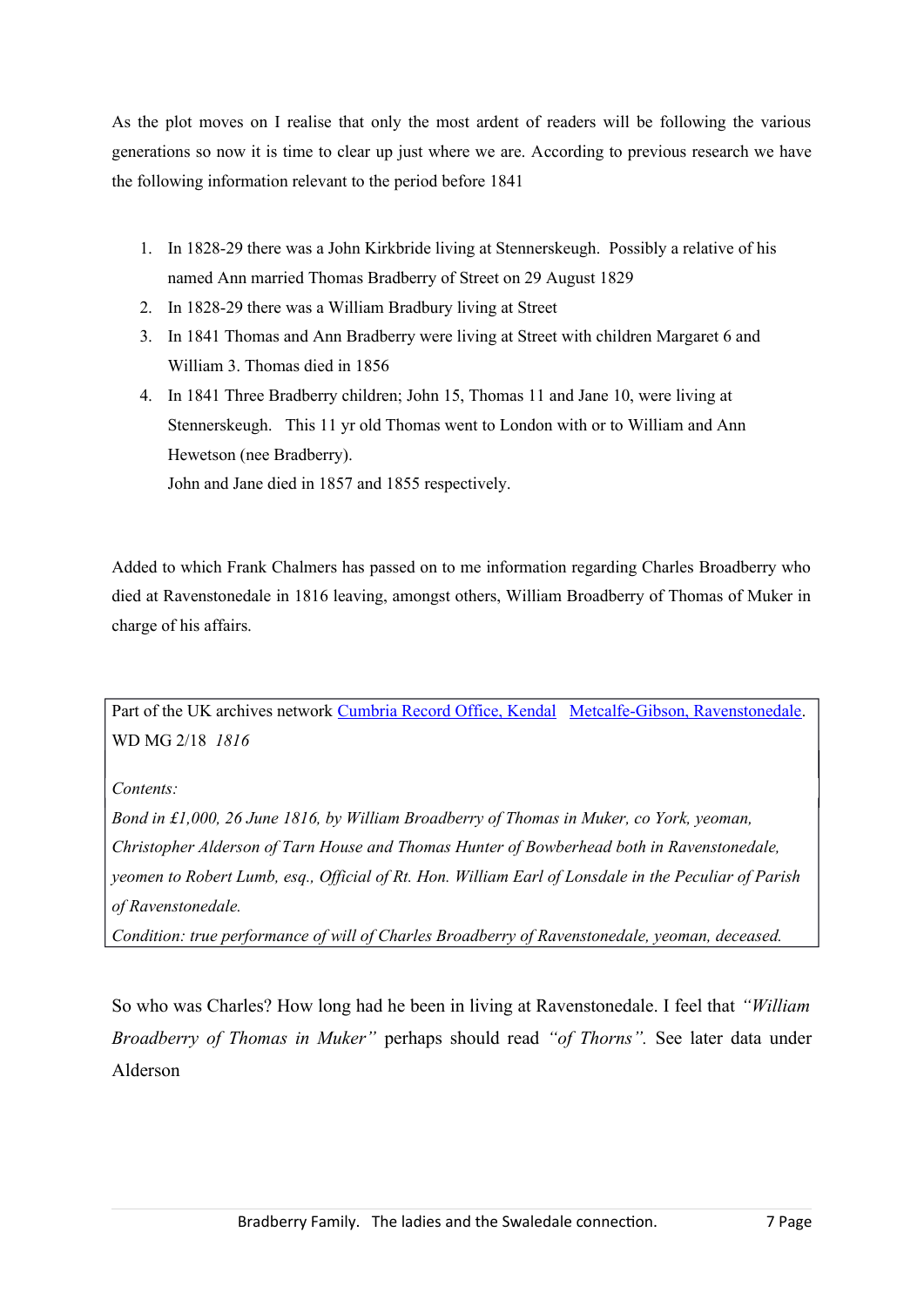#### **SWALEDALE**

#### **Searching for the Swaledale Connection.**

Thomas Bradberry c.1797 who married Ann Kirkbride is reputed to hail from Swaledale in Yorkshire. In Jack Bradberry's recording he states his father James and Aunt Ann (the twins) *"came out of Swaledale"* I have not found this to be the case as all records say they were born at Ravenstonedale and every census puts them there. It is their father Thomas who came from Swaledale in the true sense as he always indicates it is his birthplace. James and Ann may have moved to Swaledale at one time and then back again in between the census years as it appears they lived together until James got married to Margaret Thompson.

Thomas Bradberry of Street died at Ravenstonedale Westmorland when he was 59 years old, 12/10/1856, of consumption. Living with Thomas and his family in 1851, at Street, Ravenstonedale, was an Aunt Margaret Alderson, unmarried and blind (c.1769) who also gave her birthplace as Swaledale and whose presence is indeed fortunate for researching family history. She became my first clue in looking for the Swaledale connection. Other Aldersons appear from time to time in the census records in Ravenstonedale and show Swaledale as their place of birth but I was unable in my brief foray to connect her with them.

Searches for the birth of Thomas Bradberry on the free LD site based on c.1797 came up with one possibility.

Born 9/1/1797 Baptised 15/1/1797 Independent Keld. North Yorkshire in Muker Parish Father: Thomas Mother: Jane

At the time it is listed that his parents lived at a place called Greenzes

Data since received from Swaledale historian Marion Hearfield, indicates that the parents of this Thomas Bradberry born 1797 are Thomas of Keld and Jane Alderson who were married at Muker Parish Church 24 April 1794. James and William Alderson were the two witnesses and Thomas Bradberry of Keld is listed as a Miner.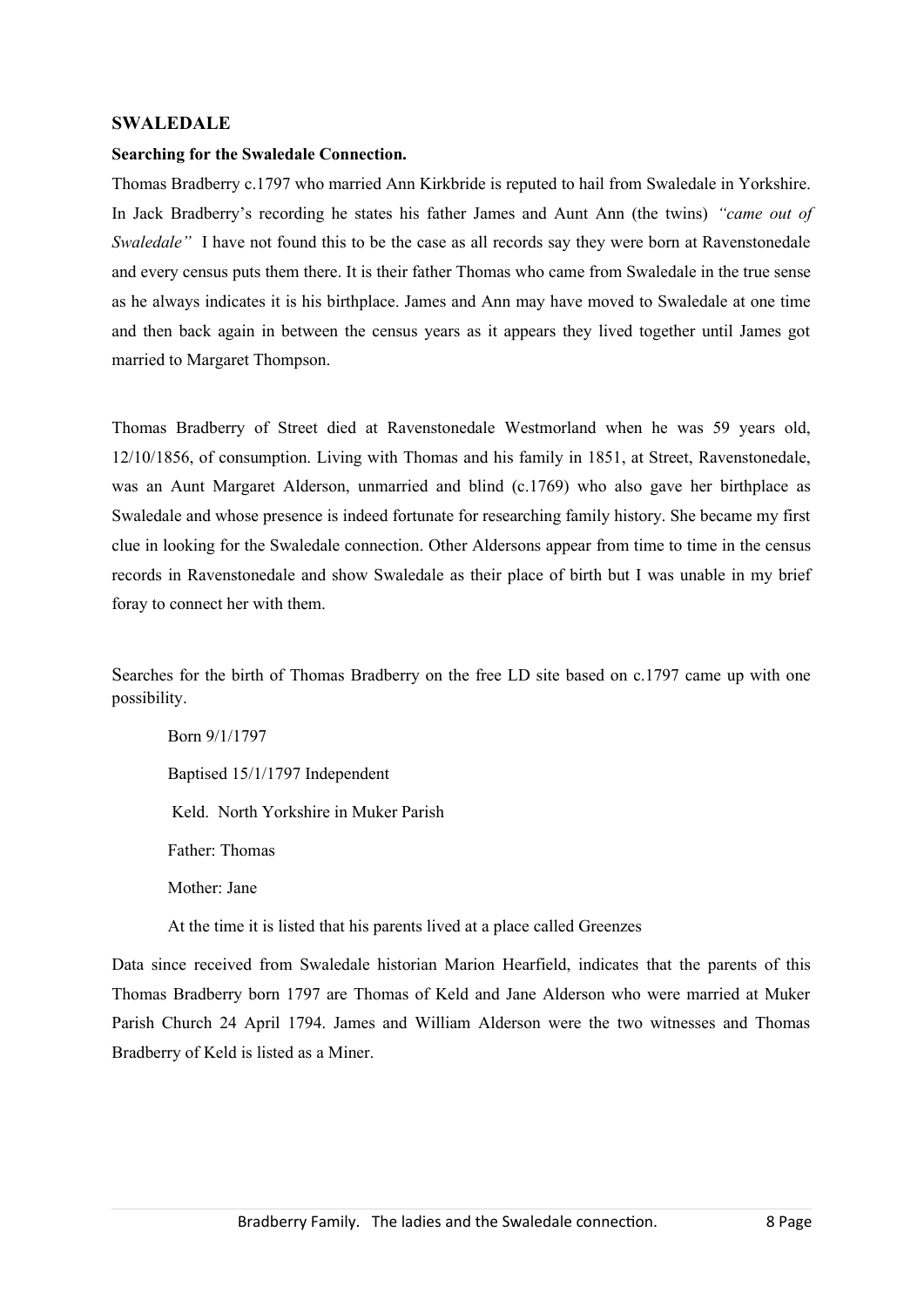This information confirms a Bradberry connection with the vast Alderson clan and it was his mother Jane's relative, Margaret Alderson, who was living with him in 1851 at Ravenstonedale.

There is a very good website that advances the family information further: [http://www.gunnerside.info/Archives/Keld\\_Baptisms/Keld\\_Baptisms.html](http://www.gunnerside.info/Archives/Keld_Baptisms/Keld_Baptisms.html)

And it has supplied the following information copied as is:

These are to Certify, That William Son of Thos BRADBERRY and of Jane his Wife, was born in Greenzes in the Parish of Muker in the County of York the fourth Day of September in the year one thousand seven hundred and ninety five Registered by me {Edwd Stillman {Protestant Dissenting Minister Baptized Sepr 6th 1795

**These are to Certify, That Thomas Son of Thos BRADBERRY and of Jane his Wife, was born in Greenzes in the Parish of Muker in the County of York the Ninth Day of January in the year one thousand seven hundred and ninety seven Registered by me {Edwd Stillman {Protestant Dissenting Minister Baptized Jany 15th 1797**

These are to Certify, That James Son of Thos BRADBERRY and of Jane his Wife, was born in Thorns in the Parish of Muker in the County of York the 29th Day of December in the year one thousand seven hundred and ninety eight Registered by me {Edwd Stillman {Protestant Dissenting Minister Baptized Decr 31st 1798

These are to Certify, That Ann Daughter of Thos BRADBERRY and of Jane his Wife, was born in Thorns in the Parish of Muker in the County of York the 25th Day of Feby. in the year one thousand eight hundred and two Registered by me {Edwd Stillman {Protestant Dissenting Minister Baptized Feby 28th 1802

So it looks like a Thomas Bradberry of Keld married Jane Alderson in 1794 and produced children named William, Thomas, James, Ann. These are all very familiar names through the next two generations.

This information raises a few questions:

- Is William Bradbury of Street 1829 the older brother of our Thomas.
- Is this the William named by Charles of Ravenstonedale in his will
- Is this the Ann Bradberry that married William Hewetson
- Did they all end up in Westmorland because of Charles.
- Charles died 1816 but who is he and where in Ravenstonedale did he live. Perhaps he lived at Street.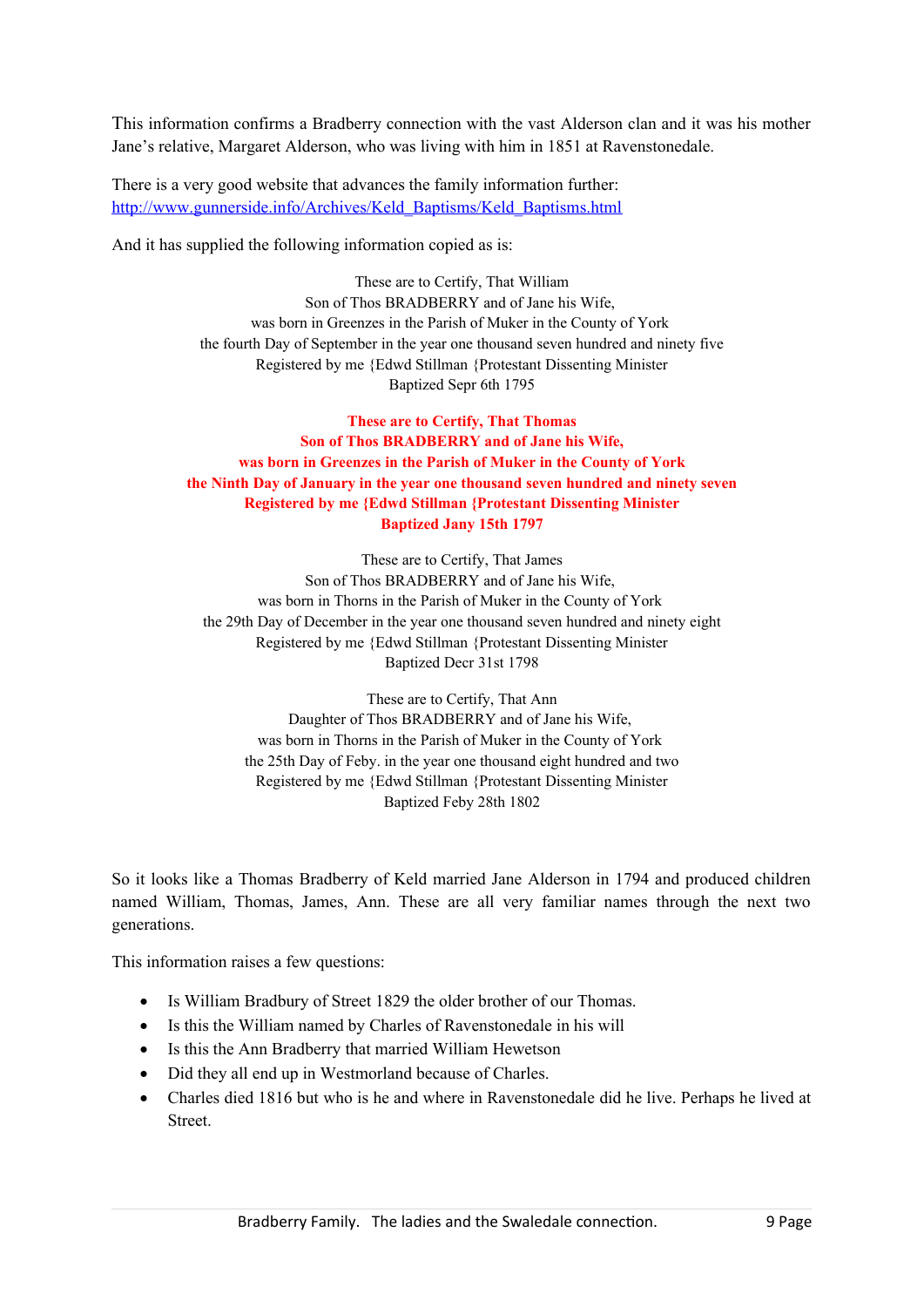Julie Varty sent me information indicating that Thomas Bradberry and Ann Kirkbride of Stennerskeugh took their Ravenstonedale born son Thomas (first son if you do not count John) to Keld to be baptised. This was confirmed by data received from Marion Hearfield. This Thomas is the one that disappeared off to London to be an upholsterer so it sounds like he was destined to be foot loose right from the beginning

| <b>Thomas Bradberry</b>                                               | <b>Street</b>                   |                                                                  | <b>Married 29</b><br><b>August 1829</b>    |  |
|-----------------------------------------------------------------------|---------------------------------|------------------------------------------------------------------|--------------------------------------------|--|
| 1797-1856                                                             |                                 | 1803-1878                                                        |                                            |  |
| <b>Born Swaledale to Thomas</b><br><b>Bradberry and Jane Alderson</b> |                                 | <b>Born Ravenstonedale to</b><br>Kirkbride or married previously |                                            |  |
|                                                                       |                                 |                                                                  |                                            |  |
| <b>Family:</b>                                                        | dob                             | dod                                                              |                                            |  |
| John                                                                  | 1824                            | 1857                                                             | ?born a Kirkbride                          |  |
| Thomas                                                                | 1830                            | $\overline{?}$                                                   | To London upholsterer.<br>Baptised at Keld |  |
| Jane                                                                  | 23 May 1831                     | 1855                                                             |                                            |  |
| Margaret                                                              | 30 Sept 1834                    | 1857                                                             |                                            |  |
| William                                                               | Dec Qt 1837 East<br>Ward 25 333 | 1905                                                             |                                            |  |
| <b>James</b>                                                          | $18th$ August 1843              | 1909                                                             | <b>Married Margaret</b><br>Thompson.       |  |
| Ann                                                                   | $18th$ August 1843              | 1908                                                             | James and Ann were<br>twins                |  |
| Charles                                                               | 14 April 1847                   | 1858                                                             |                                            |  |
|                                                                       |                                 |                                                                  |                                            |  |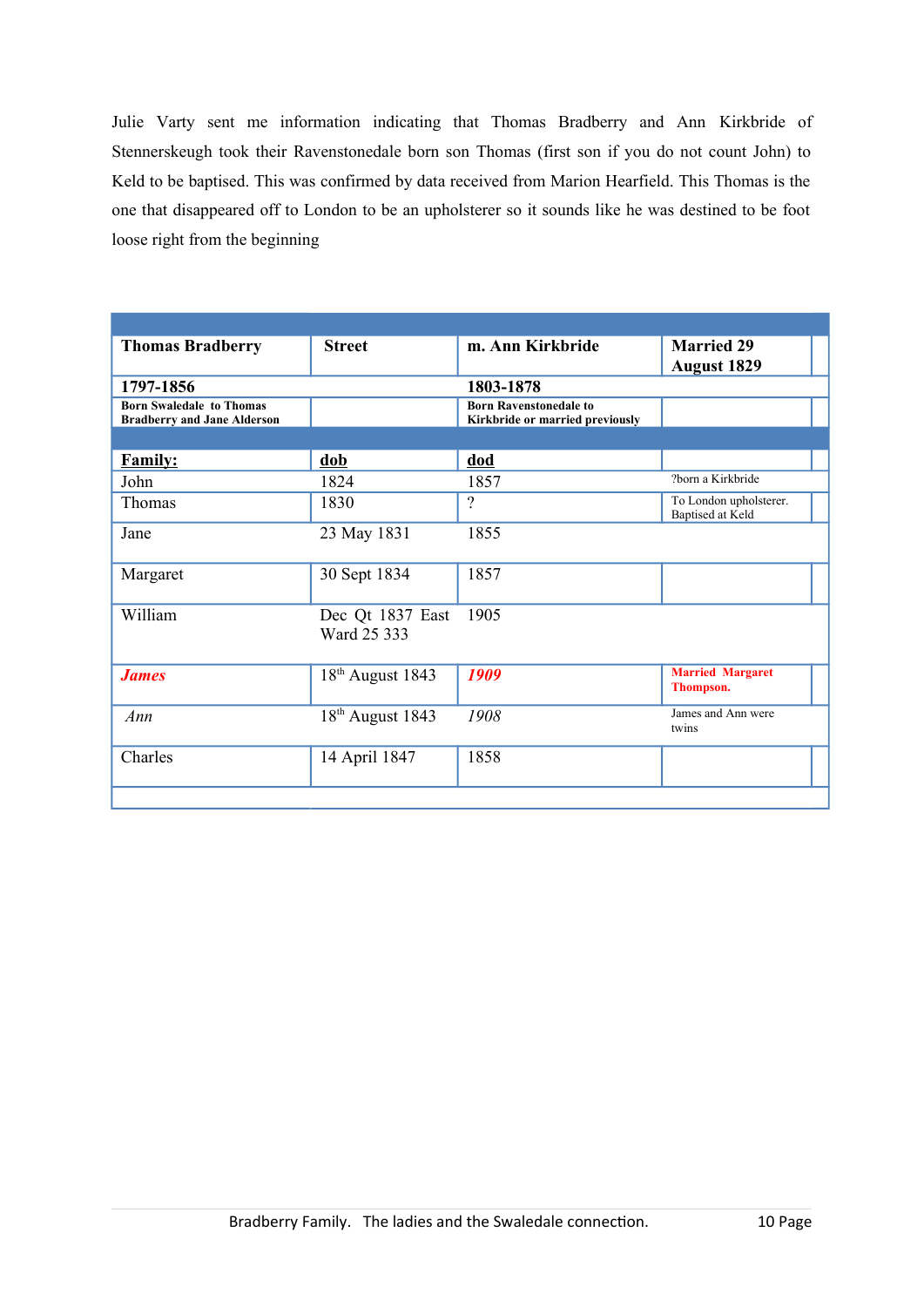# **ALDERSON**

Ten years before her appearance at Ravenstonedale Margaret Alderson the aunt is found at Thorns in the Muker Parish, age 72 years, living by independent means. The assumption at the moment is that Jane Bradberry and Margaret Alderson are sisters. Although my journey is supposed to be based on Bradberry I have had a look for the Alderson family briefly, as part of my search for The Ladies.

There are many Aldersons in that part of the country. Keeping in mind that I think that Margaret and Jane Alderson were sisters (maybe they were twins?) and the marriage witnesses for Jane Alderson and Thomas Bradberry were named James and William Alderson I have found two possible links in the Muker parish. Wild cards only.

William Alderson father of: Jane 21 June 1762. Margaret 20 Oct 1768

James Alderson father of: Jane 31 May 1764. Margaret 25 Dec 1771

William looks the most promising as his daughter Margaret is born 1768 but this has just been a quick look basically because I could not help myself.

The following list from website htttp://www.dalesgenealogy.com/census/muker\_41.htm

# **1841 Census**

*Thorns* ALDERSON John/55/farmer/Y ALDERSON Nanny/52/Y ALDERSON George/16/Y ALDERSON Edward/14/Y RUKIN Mary/16/f.s/Y

RUKIN Robert/50/coalminer/Y RUKIN Elizabeth/52/Y RUKIN Robert/23/Y RUKIN Elizabeth/20/Y RUKIN Sarah/13/Y RUKIN Rosamond/8/Y HALL Margaret/71/ind/Y

# ALDERSON Margaret/72/ind/Y

Further research has unearthed Margaret's name along with that of Jane Bradberry on the 1836 list of Tithes. This information is shown with a key on the next pages..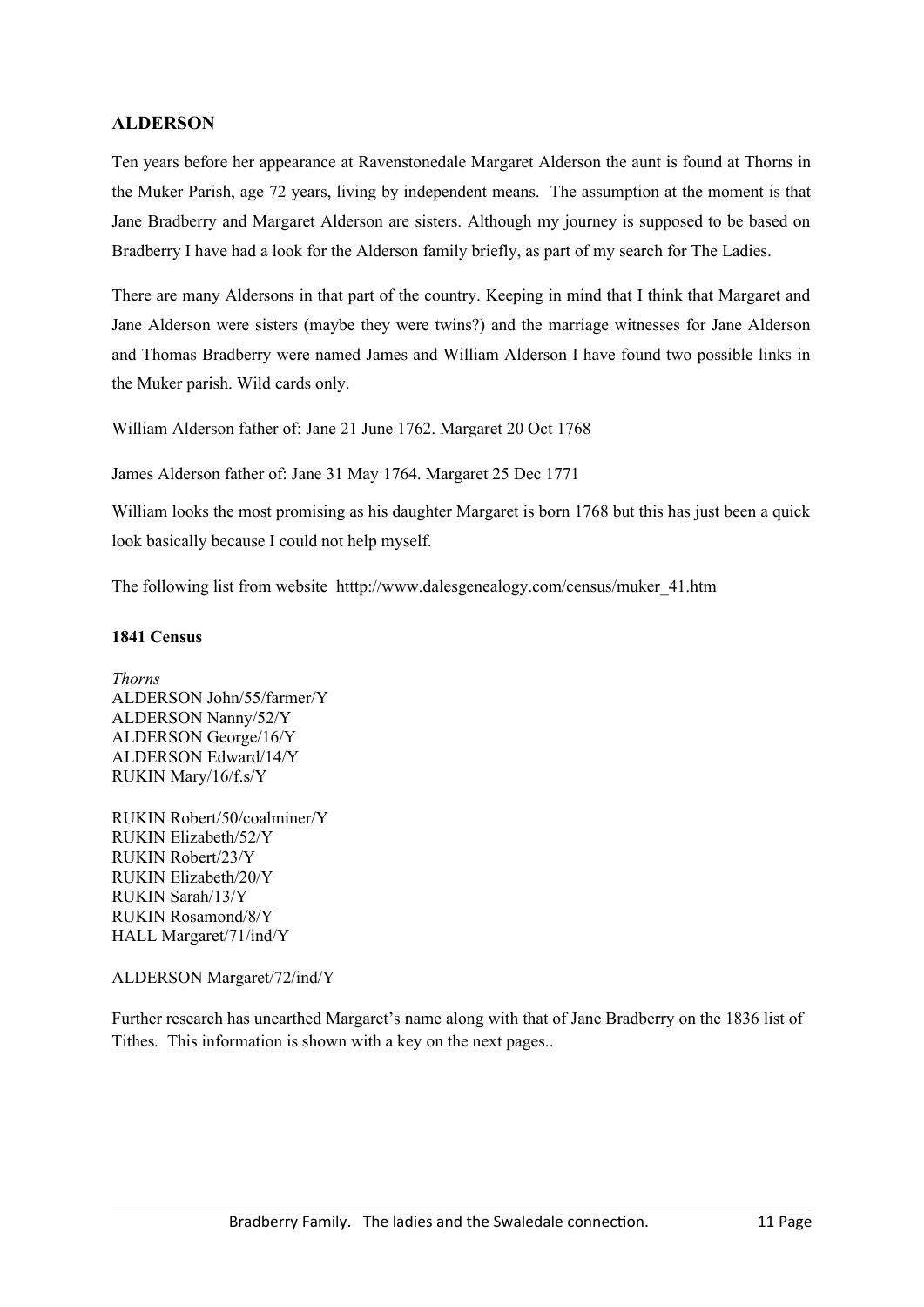# [http://www.gunnerside.info/Archives/MTA/muker\\_tithe\\_app301-400.html](http://www.gunnerside.info/Archives/MTA/muker_tithe_app301-400.html)

James Caleert MUKER

Muker Tithe Apportionment - Introduction

From the Anglo Saxon period, the local church was entitled to one tenth of the local produce - known as the tithe. The Tithe Commutation Act of 1836 provided a general framework under which tithes that had been paid in kind could be converted to cash payments. The process of determining the amount of tithe payable by each landowner produced a series of documents - particularly large scale maps and lists of local land owners and occupiers.

The tithe apportionment schedule is the key to the tithe map. It tells us who owned what pieces of land, what it was used for and the amount of payment due. The schedule is divided into columns:

- The plot number referring to the tithe map
- Landowner
- Occupier if the landowner, this is shown as 'himself', otherwise the tenant's name is given
- Name or description of the land, premises or field
- State of cultivation eg arable, meadow, pasture, wood, garden, plantation
- The size in acres, roods and perches (40 perches  $= 1$  rood and 4 roods  $= 1$  acre)
- Rent charge VoG money due to Vicar of Grinton  $f(1 = 20)$  shillings, 1 shilling = 12 pence)
- Rent charge Imp after the dissolution of the monasteries much church property, including the rights to tithe, passed into the hands of private individuals ('Lay Impropriators').

I have worked through the records on the site and have compiled the table on the next page that reflects the holdings of Margaret Alderson, Jane Bradberry, and Thomas Bradberry.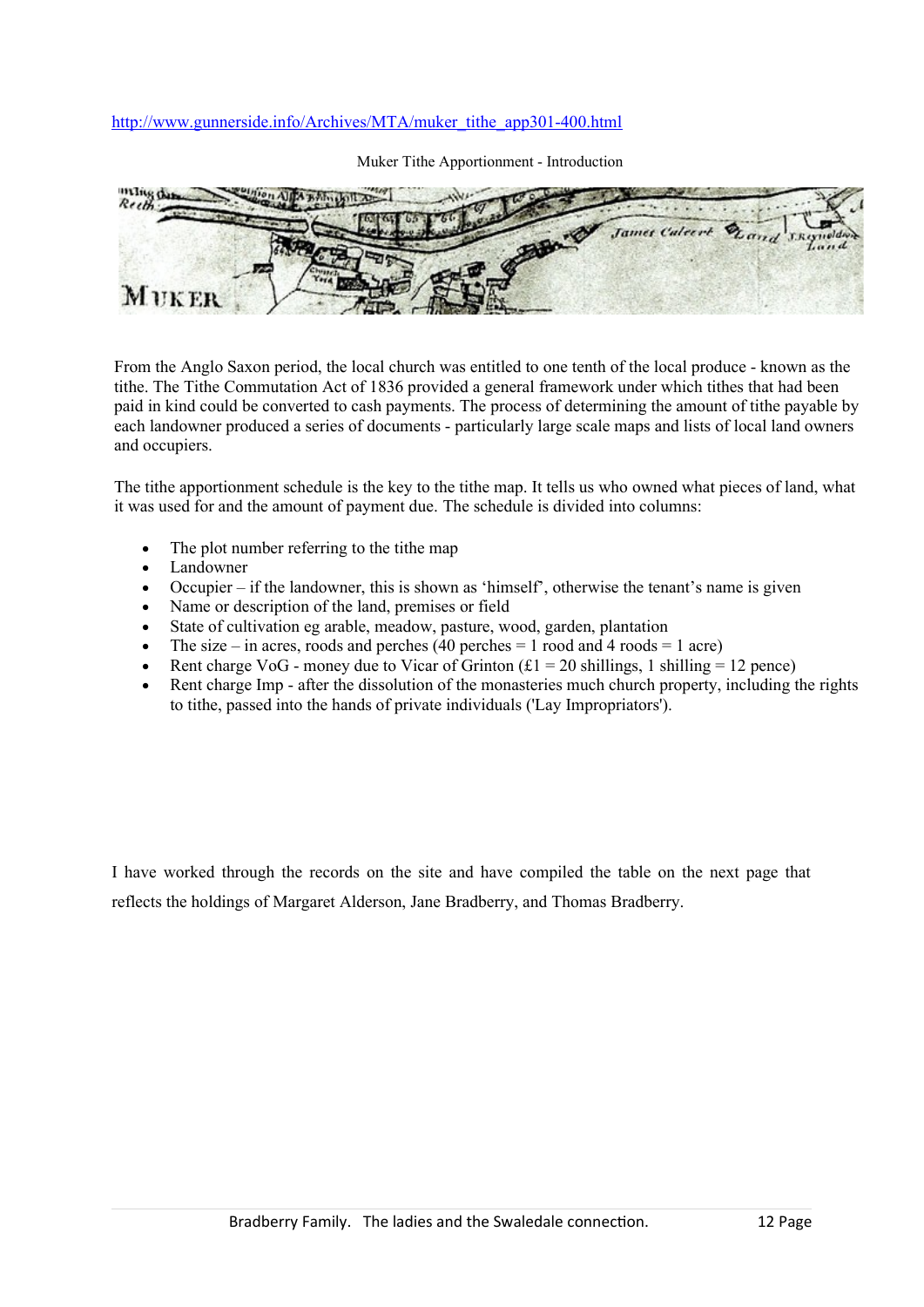#### **Muker Tithe Apportionment 1836**

| N <sub>o</sub> | Owner                                                    | Occupier                                  | Name &<br><b>Description</b> | <b>State of</b><br><b>Cultivation</b> | Quantity | Rent<br>charge   |                  |
|----------------|----------------------------------------------------------|-------------------------------------------|------------------------------|---------------------------------------|----------|------------------|------------------|
|                |                                                          |                                           |                              |                                       |          | <b>VoG</b>       | Imp              |
| 391            | Alderson,<br>Margaret &<br>Bradbury, Jane<br>Reps of     | Robert<br>Rukin                           | Little<br>Allotment          | meadow                                | 1.1      | 2d               | $4\frac{1}{2}d$  |
| 404            | Alderson,<br>Margaret &<br>Bradbury, Jane,<br>Reps of    | Robert<br>Rukin                           | Keldside<br>Allotment        | pasture                               | 4.3.25   | 8d               | 1/8              |
| 497            | Alderson,<br>Margaret &<br>Bradbury, Jane<br>Reps of     | Robert<br>Rukin                           | Kisdon<br>Allotment          | pasture                               | 5.1.3    | $4\frac{1}{2}d$  | $10\frac{1}{2}d$ |
| 507            | Bradbury,<br>Thomas<br>Reps of                           | Robert<br>Rukin                           | Allotment                    |                                       | 13       | $\frac{1}{2}$    | $1\frac{1}{2}d$  |
| 537            | Alderson,<br>Margaret<br>& Bradbury,<br>Jane,<br>Reps of | Robert<br>Rukin                           | Intake                       | meadow                                | 3.2.6    | 1/7              | $3/3\frac{1}{2}$ |
| 551            | Alderson,<br>Margaret &<br>Bradbury, Jane,<br>Reps of    | Robert<br>Rukin                           | Aygill Close                 | meadow                                | 1.1.29   | 1/0              | $2/3\frac{1}{2}$ |
| 731            | Alderson,<br>Margaret                                    | John<br>Alderson $&$<br>George<br>Tiplady | Thwaiteside<br>Allotment     | pasture                               | 7.3.36   | $11\frac{1}{2}d$ | 7d               |
| 804            | Alderson,<br>Margaret                                    | George<br>Tiplady                         | Wills Close                  | meadow                                | 2.0.9    | $1/6\frac{1}{2}$ |                  |
| 805            | Alderson,<br>Margaret                                    | John<br>Alderson                          | Wood                         | pasture                               | 3.0.23   | $5\frac{1}{2}d$  | $1/0\frac{1}{2}$ |
|                |                                                          |                                           |                              |                                       |          |                  |                  |

I searched a period 1851 to 1861 for Margaret Alderson's death and have one in June Qt 1853 10b 345 East Ward. As she was living in 1851 age 82 in the East Ward I feel confident enough that she died in 1853 although I have not taken this further. Records of St Oswald cemetery do not show that she was buried there and possibly because of her faith may be found at Keld. Alternatively a search of Quaker burial records may produce results.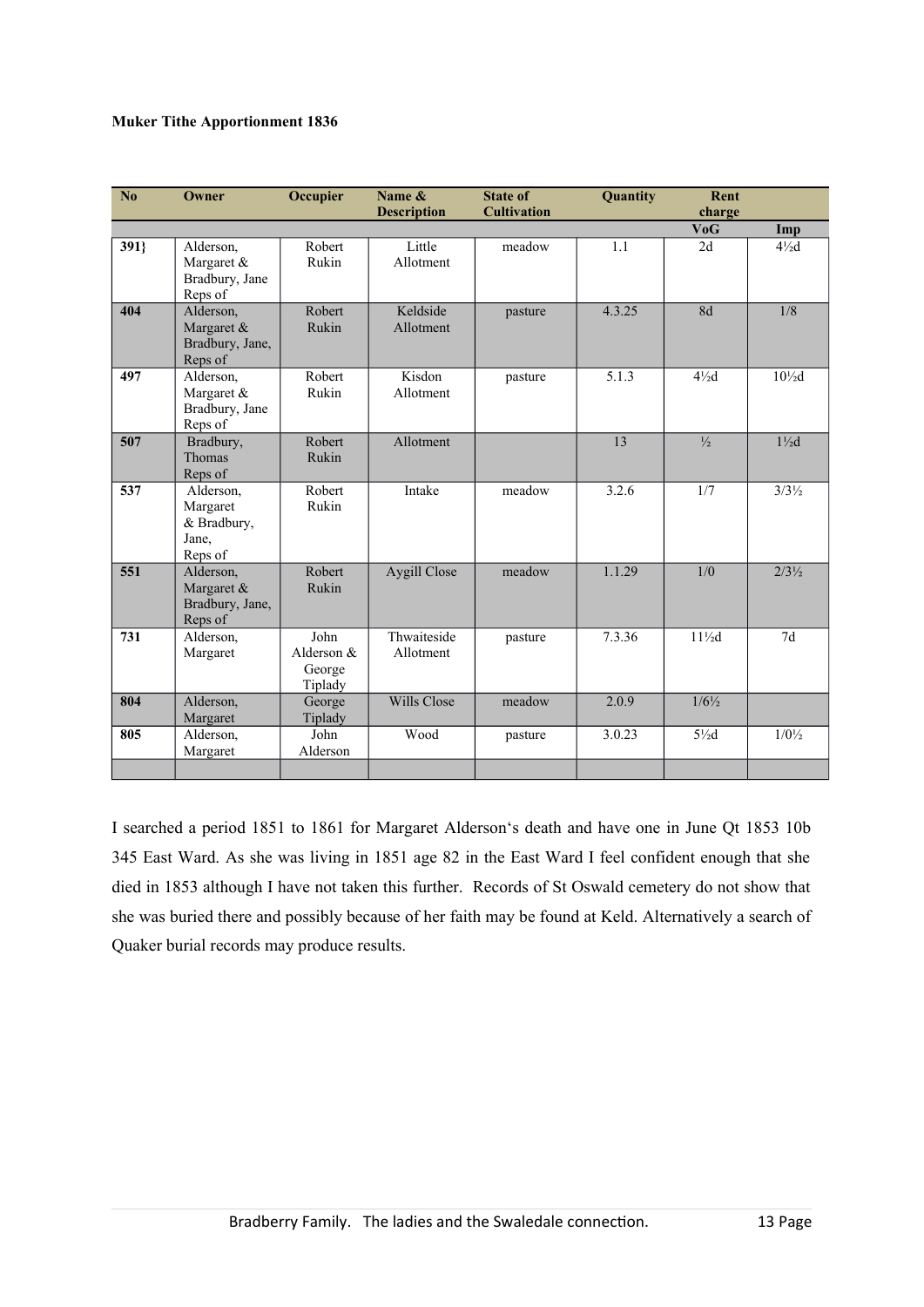# **BRADBERRY - KELD NORTH YORKSHIRE**

With regard to Thomas and Jane Bradberry - I have yet to find the death of Thomas. Not because I have failed at this but because I have not looked further. But I have come across another spelling of Bradberry that may help anyone in the future who does set off on that mission. Having a quick look for Jane I came across a couple of deaths in the Non Parochial Registers RG4 3164:

Jane Bridburey 7 April 1837 Gunnerside. Because of the date this is more likely than

Jane Bridburey 17 July 1831 Gunnerside

Reading about the land ownership in Swaledale it is feasible that James and Ann Bradberry (the twins of Ravenstonedale) did go to Swaledale at sometime prior to James's marriage to Margaret Thompson which would explain why Uncle Jack Bradberry makes the statement that his father James " *came out of Swaledale*". Meaning I assume that *"he had gone into Swaledale"* at some time previously. Possibly to work on family land.

On the site www.yorkshireancestors.com I have come across a list of land ownership in Yorkshire in 1871. It states that Mrs A Bradbury of Ravenstonedale was the owner of in excess of 15 acres of land for which she received 22 pound per annum rental. Ann Bradberry the widow of Thomas (son of Jane Alderson) was living at the time at High Stennerskeugh Ravenstonedale with the twins James and Ann. She died in 1878. This information tends to add credence to the notion that James and Ann, her children, could have been in and out of Yorkshire prior to James's marriage.

Being a geographically challenged Kiwi it was easy to get carried away with the notion that Keld, Swaledale, North Yorkshire was a long distance away from Ravenstonedale Westmorland and to conjure up pictures of long arduous journeys when they are within a stone's throw of each other. In fact, according to the online AA route planner, 13.76 miles. Taking a babe born at Ravenstonedale to Keld to be baptised in 1830 made me think in the first instance that this was a major event and undertaking. It would have, of course, not been as quick and easy as it is today. I still think that it would have been a special thing to do and must have been very important to them to do so.

David Williams who kindly got in touch with me and supplied stories, photos, and maps advised me of Arthur Wainwrights book; "Wainwright in the Limestone Dales". I was fortunate to be able to source a copy of this and as well as Stennerskeugh and the surrounding countryside it takes the traveller through to Keld. It is a great addition to our family documents.

The lovely pictures bring the countryside to life for those of us who previously only had a rudimentary understanding of the lay of the land and who are not likely to be walking across it.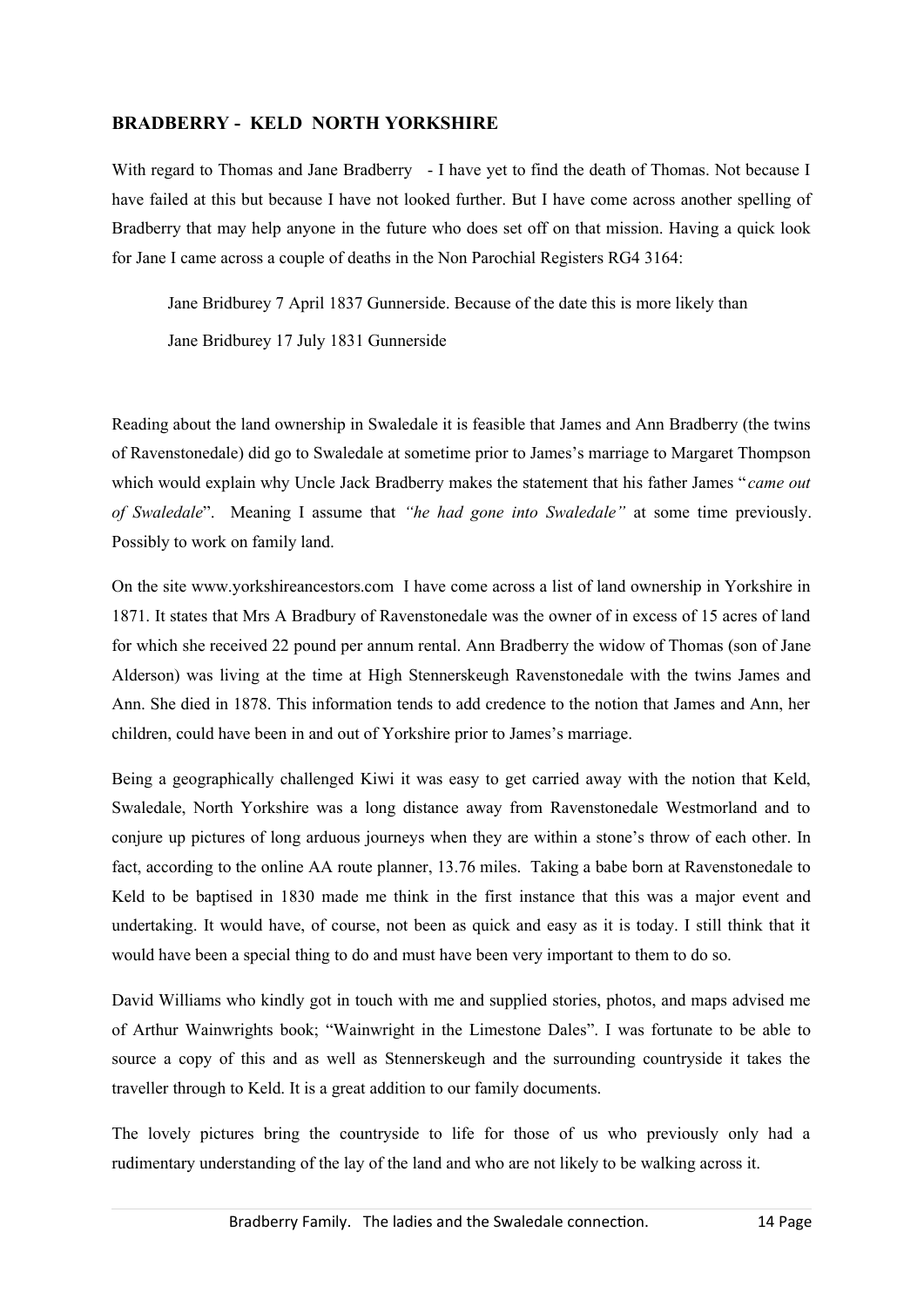So for clarification the three Thomas Bradberry's that are mentioned in this document are:

- Thomas of Keld, North Yorkshire a miner. (who married Jane Alderson)
- Thomas who lived at Street farm, Ravenstonedale Westmorland a farmer married Ann Kirkbride.
- Thomas of Stennerskeugh c.1830. Son of Thomas and Ann above. Born Ravenstonedale. Baptised Keld. Lived for a time at Stennerskeugh but became an upholsterer in London. (Brother to James my great grandfather)

I feel it is because of Anne Kirkbride that the Bradberry's ended up at Stennerskeugh and why her oldest son John was there at 15 yrs old with his younger siblings.

Now with the addition of the Alderson connection the generations that lead from my father back through the Bradberry line are:

| Charles Jackson              | 1920 - 2005                                     |
|------------------------------|-------------------------------------------------|
| Margaret Bradberry (Jackson) | 1888 - 1959                                     |
| James Bradberry              | 1843 - 1909                                     |
| Thomas Bradberry             | 1797 - 1856                                     |
| Thomas Bradberry             | a miner of Swaledale $-$ no dates at the moment |

In an effort to clarify the different generations and their Ladies I have compiled a chart named it "Bradberry connections" and include it below.

This document is not intended to be a definitive work on the Bradberry family but a collection of information gathered and collated for my own family. It answers a few questions raised earlier but asks many more. I hope anyone who may chance to read it follows the plot and enjoys the journey.

There is still lots to do of course but this is where I am at the moment in August 2012.

Jeanette Egerton

ratchinglass@hotmail.com